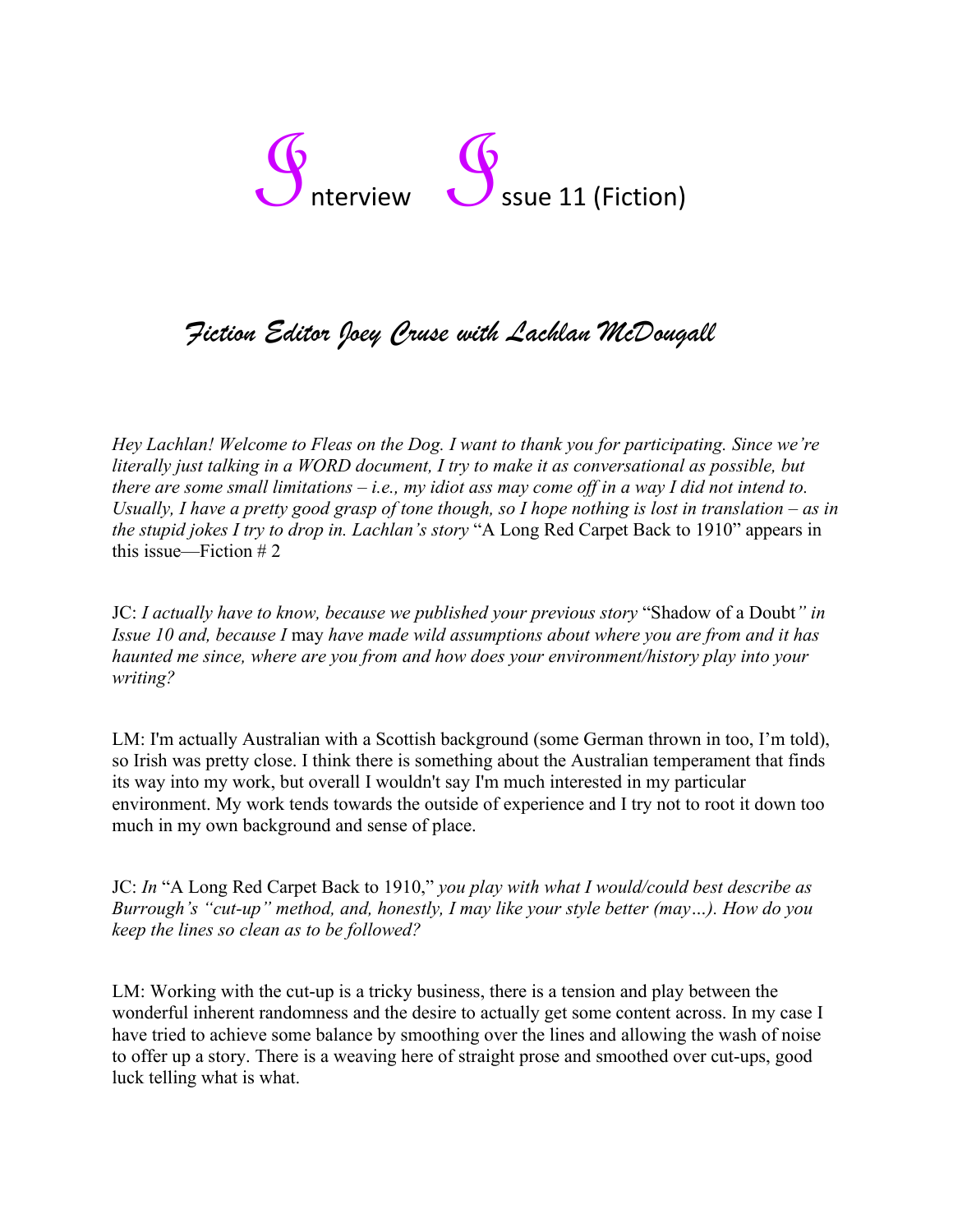JC: *I read your work and have like PTSD flashes of my Beckett and Joyce course, how do you feel the repetition and cyclical nature of your language works on the reader?*

LM: Repetition and cyclic systems are the nature of the world and universe. The planet is in a strict orbit and we all repeat our actions daily. It is the minor deviations from routine that interest me. A reader can be shaped, moulded like clay, through a careful turning of the potter's wheel throw in a sharp finger or some implement or other and the shape and form changes radically. It is my intention to throw a spanner in the works and alter the sequence of events.

JC: *Stylistically, you're pretty modern it seems – you have more noticeable control over the line than other contemporary writers, who are probably more scared to write as such, and certainly more than any other beginning writer who is trying to practice through the same method. What would be your favorite decade of writing - as in from 1910 on (call it Sherwood Anderson) on – and/or who are those authors that influenced you the most?* 

LM: Firstly, thank you very much for the compliment. Secondly, I think the fifties and sixties yielded some of the most interesting writing of the modern era. The emergence of the beats and a new system of experimentation is thrilling to see pouring out in books and poems. Personally, as you guessed, I'm a pretty big Burroughs fan and his writing and philosophy of word has probably had the greatest effect on my craft, but I also look outside of fiction to writers like Aleister Crowley and Austin Osman Spare for inspiration as to how to proceed. Writing, especially cutup writing, is a magical craft like no other.

JC: *When you want to get good and tight, what is your favorite drink? If you have a favorite dinosaur, what is it? And, if you were to purposefully cast off your identity and drift off into nowhere what country would you go to and why?* 

LM: I actually don't drink—I'm a pretty straight laced person when it comes to things like that but when the career of youth was in full swing I liked good beer and cold gin. I don't have a favorite dinosaur per se, but what I do like are those plastic dinosaurs for children you see in shops that resemble no possible earthly creature—that's the plastic nightmare of the future. Third question: I would like to drift off anywhere and everywhere, really explore the place. A return to the good ol' US of A would be nice, just wandering through New York and New Orleans, but I think overall I'm content to be a general drifter.

*Lachlan,*

*I want to say that I very dig your work and I cannot thank you enough for your joyfully insightful answers and for just taking the time out of your day to indulge me and my couple-of-beers-deep curiosities for Fleas on the Dog – they thank you too.* 

*Sincerely,*